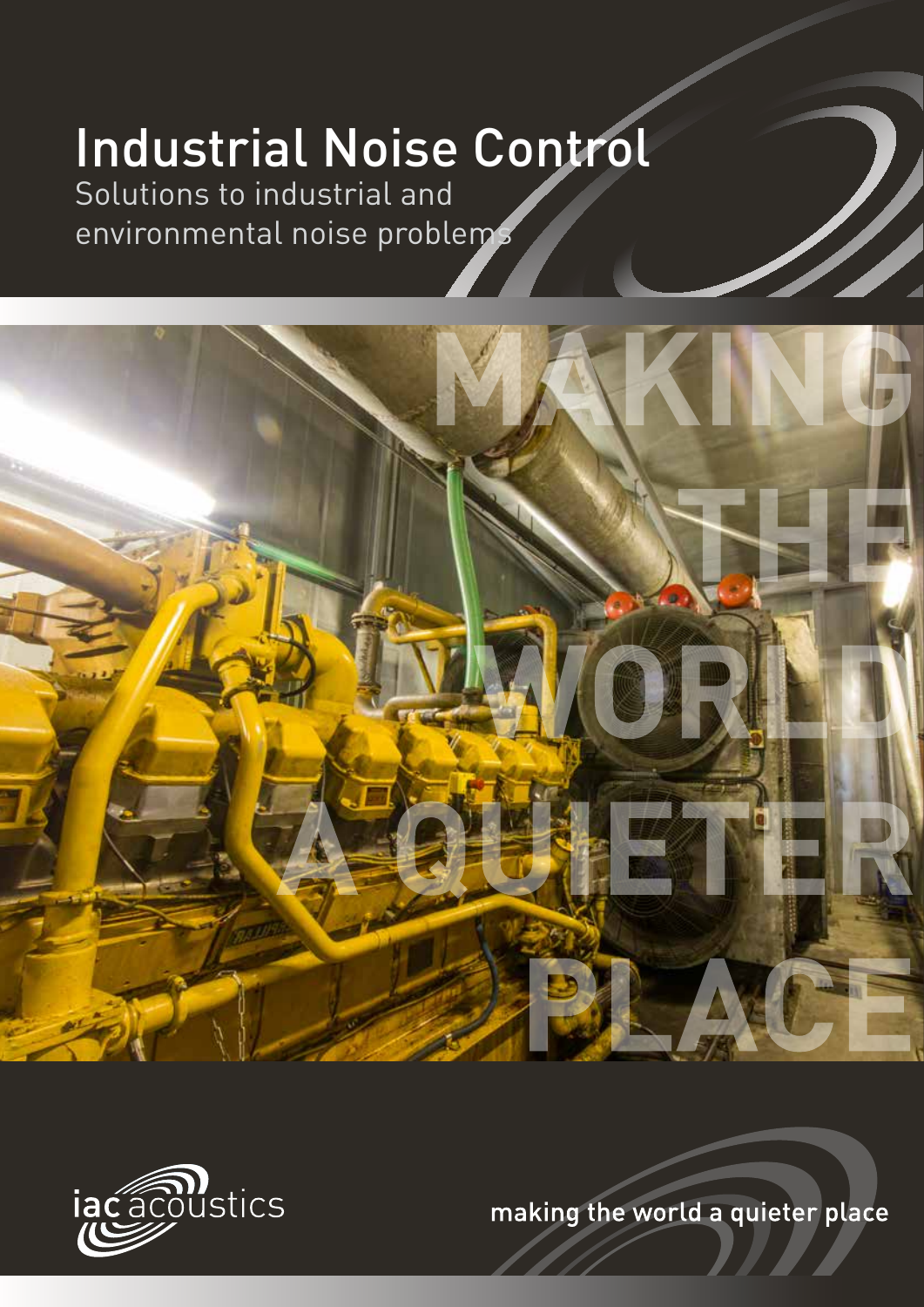# **Industrial Noise Control**

### **IAC Acoustics is among the world's leading providers of solutions to industrial noise problems.**

A comprehensive and thoroughly proven range of products is effective both in combating workplace noise problems - to ensure compliance with health and safety legislation - and in eliminating noise pollution from manufacturing / industrial sites.

IAC Acoustics provides a complete service including:

- Noise surveys and acoustic evaluations
- Customised design solutions with adequate provision for maintenance, access, ventilation and cleaning etc
- Manufacture of all components / structures to agreed specifications
- Delivery, installation and commissioning

### **Product Range**

- Modular acoustic enclosures for noisy plant and machinery
- Soundproof rooms for product testing
- Factory offices and control / observation rooms
- Partial acoustic enclosures and sliding covers
- Acoustic barriers and screens
- Sound-absorptive wall linings and ceiling baffles
- Acoustic doors and windows
- Silencers and acoustic louvres for ventilation and mechanical plant equipment

### **Design advantages**

- Guaranteed acoustic performance and compliance
- Clean, rapid installation, keeps building time and mess / disruption to an absolute minimum
- Strong, lightweight structures are approximately 1/3 the weight of conventional structures of the same acoustic performance
- Panels can be dismantled and relocated at low cost and with no loss in acoustic performance

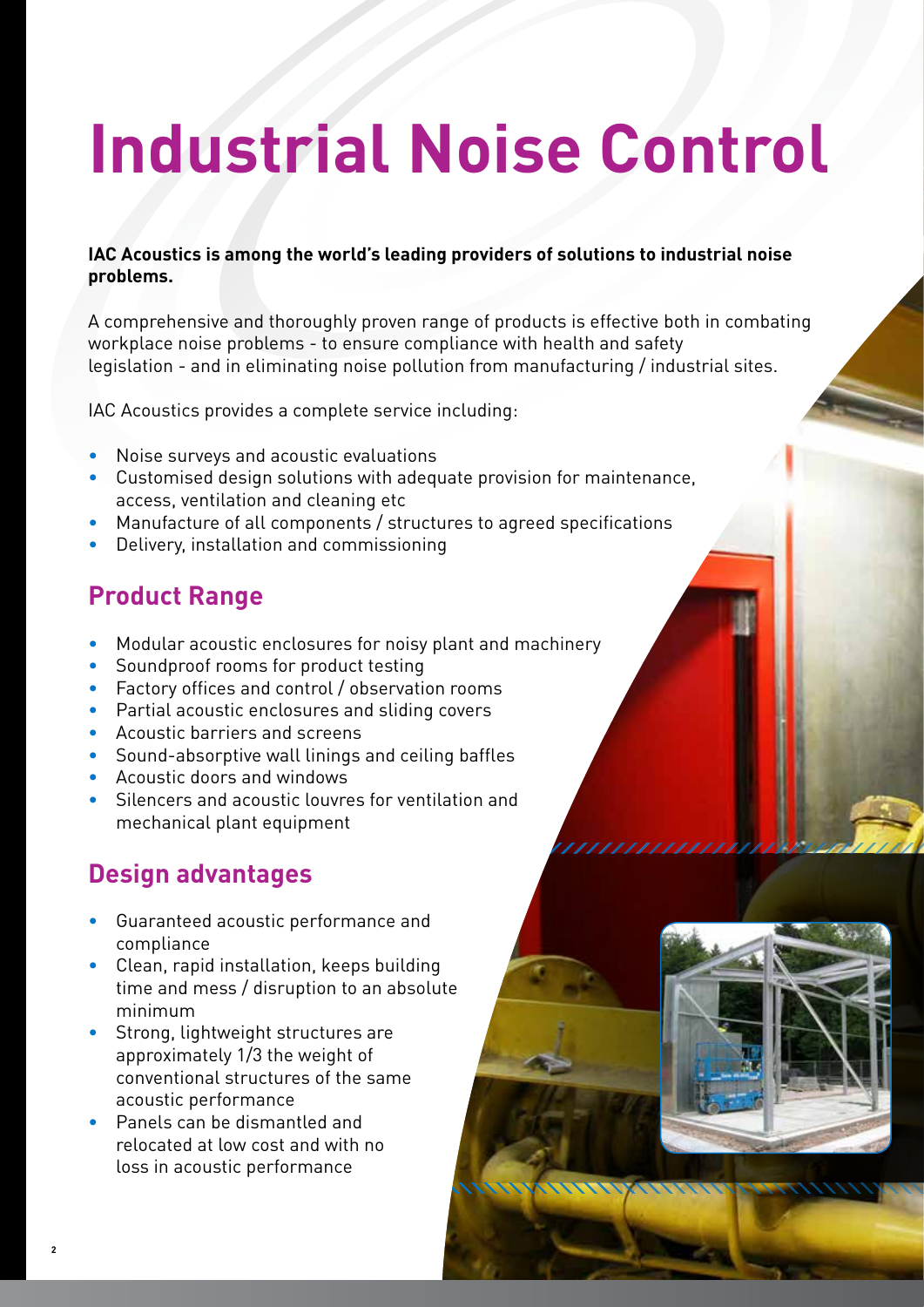

**Typical stages of installation...**





٩ļ



**3**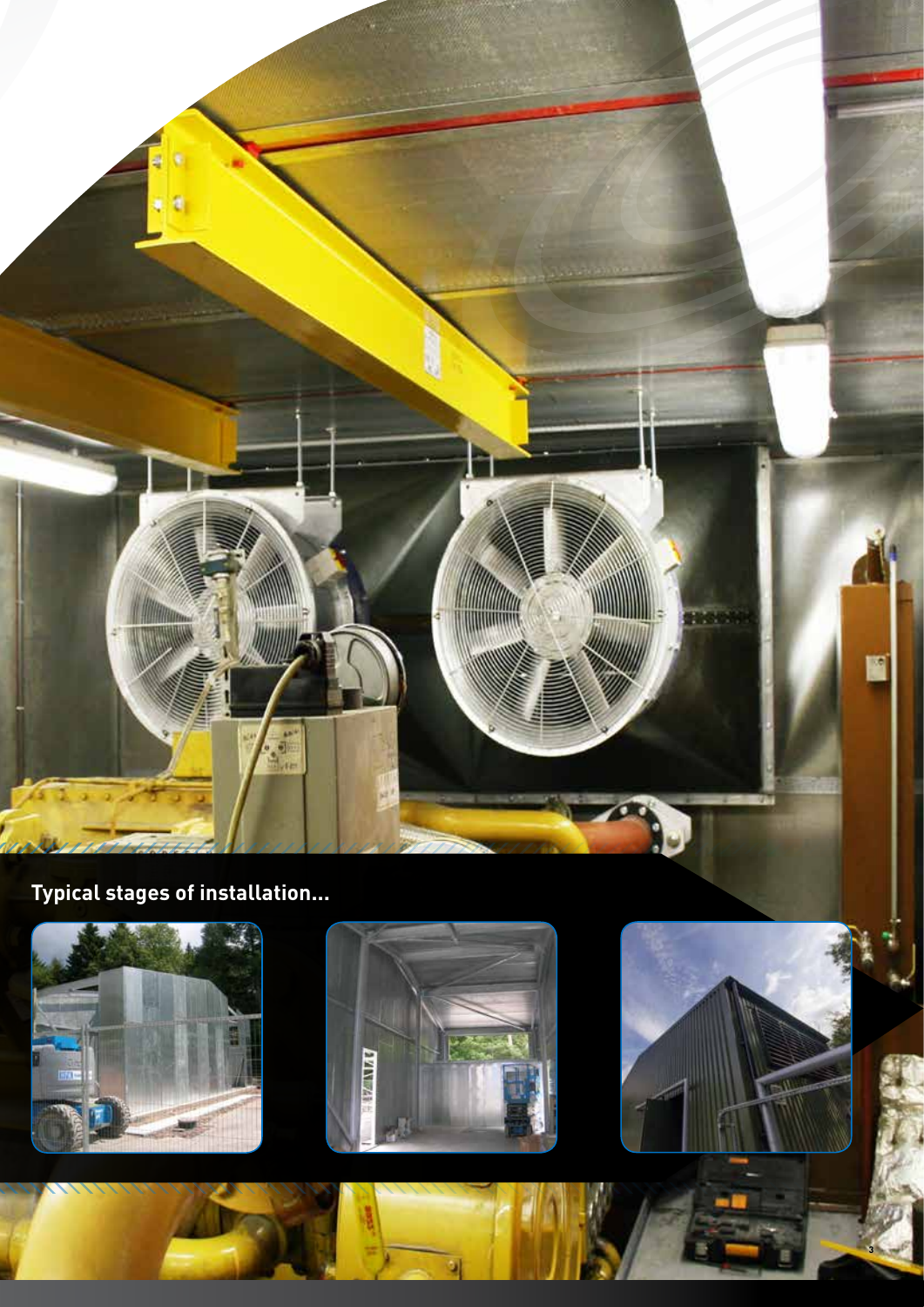## **ModulineTM**

#### **The proven, cost effective method for creating acoustic structures, barriers and panels.**

Moduline™ is a range of high-performance acoustic panel systems from which IAC has successfully created complete acoustic structures and walls for over 60 years. Features Include:

- Guaranteed acoustic performance
- Combined Sound Transmission Loss (STL) and sound absorption
- Doors / windows and ventilation systems readily incorporated
- Simple, rapid assembly
- **•** Strong, durable construction
- $\cdot$  Fire resistant
- Full demountability

For each individual project, it is possible to select a panel design which has the required sound transmission loss (STL) and sound absorption ratings. These ratings, amongst other details can be seen within Table 1 on page 5.

The flexibility of Moduline™ panels means that the following types of noise control solutions can be configured:

- Straight walls / barriers
	- Partial enclosures / shields
	- Access control, including doors, windows and hatches
		- Complete enclosures including acoustic roofs and isolated / floating floors
			- Silent ventilation packages for all types of enclosure from personnel shelters to power generation plant rooms
- Panel inner surface typically perforated Roof apron Corner joiner IAC Noise-Lock® acoustic window IAC 'H' panel joiner Isolation rail Floor panel IAC Noise-Lock® acoustic door Floor channel Roof channel **1 2 3 4 5 6 7 8 9 10**

**4**

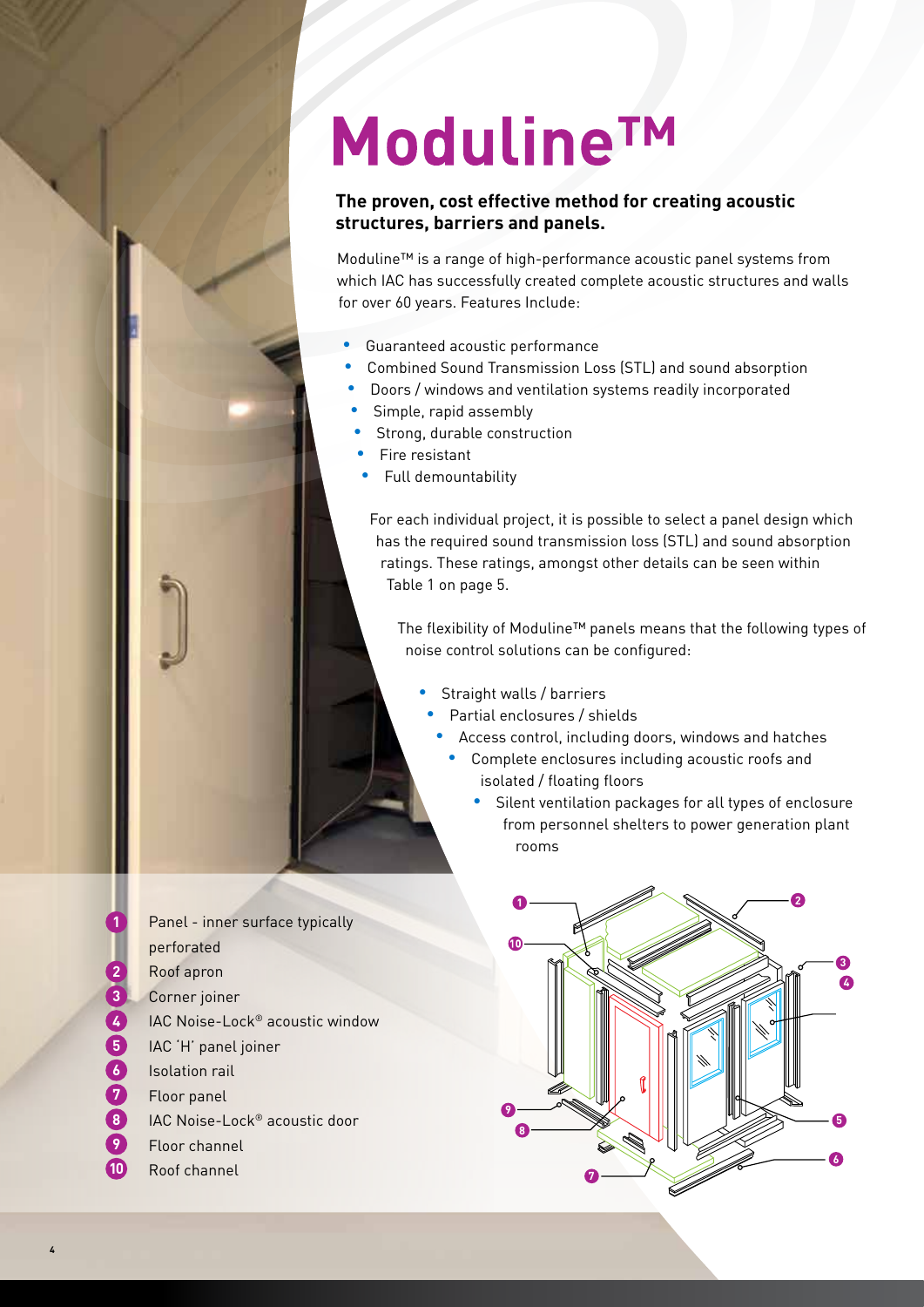#### **Moduline™ Panel Details**

|                             |                                  |                        |     |            |            | Panel / Door<br><b>Thickness</b> | <b>Octave Band Centre Frequency, Hz</b> |     |     |    |    |    |     |                          |                          |                                                     |
|-----------------------------|----------------------------------|------------------------|-----|------------|------------|----------------------------------|-----------------------------------------|-----|-----|----|----|----|-----|--------------------------|--------------------------|-----------------------------------------------------|
|                             | Panel                            | <b>Acoustic Rating</b> |     |            | 63         |                                  | 25                                      | 250 | 500 | 1k | 2k | 4k | 8k  | <b>NRC</b>               | Weight                   |                                                     |
|                             |                                  | Rw                     | R'w | <b>STC</b> | <b>NIC</b> |                                  | Sound Transmission Loss, dB             |     |     |    |    |    |     |                          |                          |                                                     |
| Panels<br><b>OOI'S</b><br>Ω | Noise-Lock® 2                    | 45                     | 43  | 44         | 42         | 102mm/4"                         | 27                                      | 30  | 32  | 41 | 50 | 59 | 67  | 71                       | 0.95                     | 45.9kg/m <sup>2</sup> (9.40lb/ft <sup>2</sup> )     |
|                             | Noise-Lock <sup>®</sup> 2 (hard) | 60                     | 58  | 61         | 59         | 102mm / $4"$                     | 24                                      | 40  | 50  | 57 | 65 | 73 | 80  | 78                       | N/A                      | $ 51.2$ kg/m <sup>2</sup> (10.5lb/ft <sup>2</sup> ) |
|                             | Noise-Lock® 3                    | 57                     | 55  | 59         | 57         | 102mm/4"                         | 19                                      | 33  | 52  | 65 | 77 | 80 | 80  | 73                       | 0.80                     | 61.7kg/m <sup>2</sup> (12.6lb/ft <sup>2</sup> )     |
|                             | Noise-Lock® 4                    | 44                     | 42  | 44         | 42         | 102mm / $4"$                     | $\overline{\phantom{a}}$                | 25  | 31  | 43 | 52 | 64 | 74  | $\overline{\phantom{a}}$ | 0.80                     | $38.1 \text{kg/m}^2$ (7.80lb/ft <sup>2</sup> )      |
|                             | Noise-Lock® 5                    | 53                     | 51  | 55         | 53         | 102mm/4"                         | 17                                      | 29  | 45  | 53 | 58 | 63 | 64  | 60                       | 0.95                     | 56.7kg/m <sup>2</sup> (11.6lb/ft <sup>2</sup> )     |
|                             | Noishield Regular                | 40                     | 38  | 40         | 38         | 102mm / $4"$                     | 20                                      | 21  | 27  | 38 | 48 | 58 | 67  | 66                       | 0.80                     | 30.4kg/m <sup>2</sup> (6.2lb/ft <sup>2</sup> )      |
|                             | Noishield Regular (hard)         | 55                     | 53  | 56         | 54         | 102mm/4"                         | 22                                      | 33  | 45  | 52 | 58 | 68 | 75  | 65                       | N/A                      | 35.7kg/m <sup>2</sup> (7.3lb/ft <sup>2</sup> )      |
|                             | Noise-Lock® D-100                | 50                     | 45  | 51         | 46         | $64$ mm / $2\frac{1}{2}$ "       | 22                                      | 25  | 45  | 49 | 51 | 54 | 60  | 52                       | $\overline{\phantom{0}}$ | $44$ kg/m <sup>2</sup> (9lb/ft <sup>2</sup> )       |
|                             | Noise-Lock® D-200                | 52                     | 47  | 53         | 48         | $64$ mm / $2\frac{1}{2}$ "       | 22                                      | 30  | 47  | 52 | 54 | 51 | 57  | 55                       | $\overline{\phantom{0}}$ | $54$ kg/m <sup>2</sup> (11lb/ft <sup>2</sup> )      |
|                             | Noise-Lock® D-300                | 53                     | 48  | 54         | 49         | $89$ mm / $3\frac{1}{2}$ "       | 23                                      | 32  | 52  | 53 | 53 | 52 | 62  | $\ge 62$                 | $\overline{\phantom{0}}$ | 78kg/m <sup>2</sup> (16lb/ft <sup>2</sup> )         |
|                             | Noise-Lock® D-400                | 59                     | 54  | 61         | 56         | $89$ mm / $3\frac{1}{2}$ "       | 28                                      | 33  | 54  | 58 | 60 | 62 | >66 | >66                      | $\overline{\phantom{0}}$ | 80kg/m <sup>2</sup> (16lb/ft <sup>2</sup> )         |
|                             | Noise-Lock® D-500                | 63                     | 58  | 64         | 59         | $127$ mm / $5"$                  | 32                                      | 40  | 56  | 61 | 64 | 66 | >68 | $\geq 68$                |                          | 88kg/m <sup>2</sup> (18lb/ft <sup>2</sup> )         |

Table 1 - Moduline Panel Details

#### **Typical Moduline™ Configurations**



#### **Straight Walls - Barriers**

Walls can be used as standalone noise barriers or as part of an enclosure.

#### **Complete Enclosures**

Using acoustic roof panels and access doors, complete enclosures can be made to reduce sound from machinery or isolate staff working in noisy industrial environments.

#### **Partial Enclosures / Shields**

Using corner joiners, a right angle can be formed on straight barrier walls to create open acoustic enclosures / shields.





#### **Vibration Isolation**

Where structurally transmitted noise and / or vibration must be controlled, acoustic enclosures are built upon a floating floor system on vibration isolators. The isolators used can be tailored to suit individual project requirements.

#### **Ventilation Systems**

Ventilation systems are available for both personnel and industrial machinery acoustic enclosures. Air conditioning is also available when required.

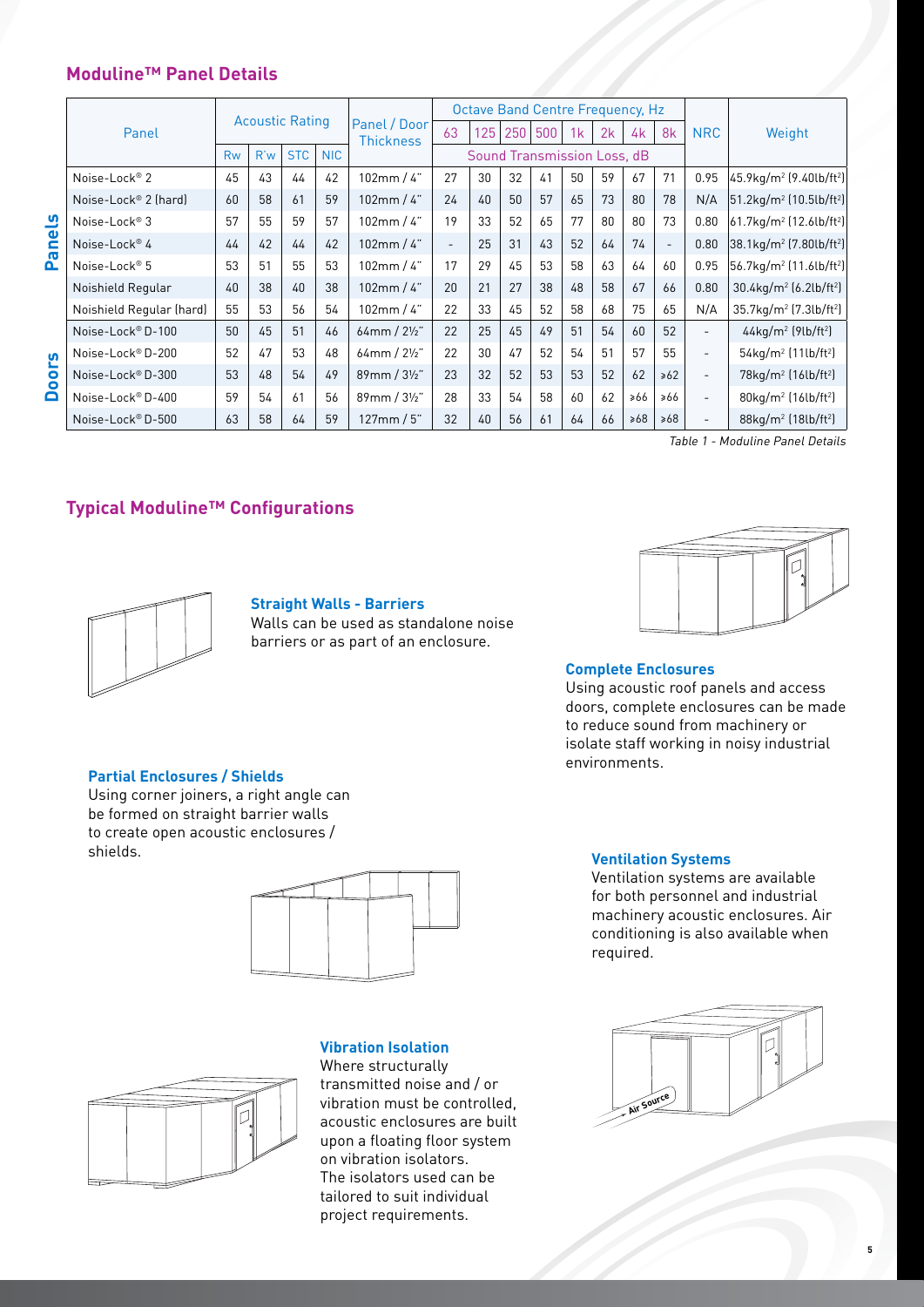# **Industrial Noise Control**

### **A complete range of additional solutions to solving industrial noise issues.**

IAC Acoustics is also able to offer a full range of engineered solutions to industrial noise, all centred around modular components that can work independently or as part of a package to solve even the most complicated of projects.

In addition to Moduline™, IAC Acoustics can offer a number of other complementary solutions to noise control, including:

- HVAC attenuators
- Standalone acoustic doors and windows
- Acoustic louvres
- Splitter silencers
- Hot gas exhausts including emission control
- Vent silencers
- Generator set enclosures, including containerised solutions
- Gas turbine acoustic packages
- Power generation filtration
- Anti-vibration mounts
- Tuning panels, reverberation control and absorption systems
- Acoustic monitoring and analysis
- Aero-engine testing facilities
- Acoustic testing facilities, including anechoic and reverberation chambers

## **Project - Kingston Heights**

The scheme, built by United House on behalf of NHP Leisure Developments, represented a unique engineering challenge involving the construction of 136 new homes and a 150 bedroom hotel above and adjacent to an existing electricity sub-station. It is the first project of its kind in the UK to encase an electrical substation in order for surrounding land to be developed.

Working specifically on the residential element of the project, IAC Acoustics used a number of modern noise reduction measures including the installation of acoustic doors and louvres at the base of the outer walls as well as fitting several tons of silencers in all the chimneys on top of the roofs. These measures ensured that a cooling airflow could be provided to the transformer unit now located on the ground floor of the building.

The project involved teams from across IAC Acoustics to design the optimum solution in this demanding project, proving our ability to package multiple products for a specific application.



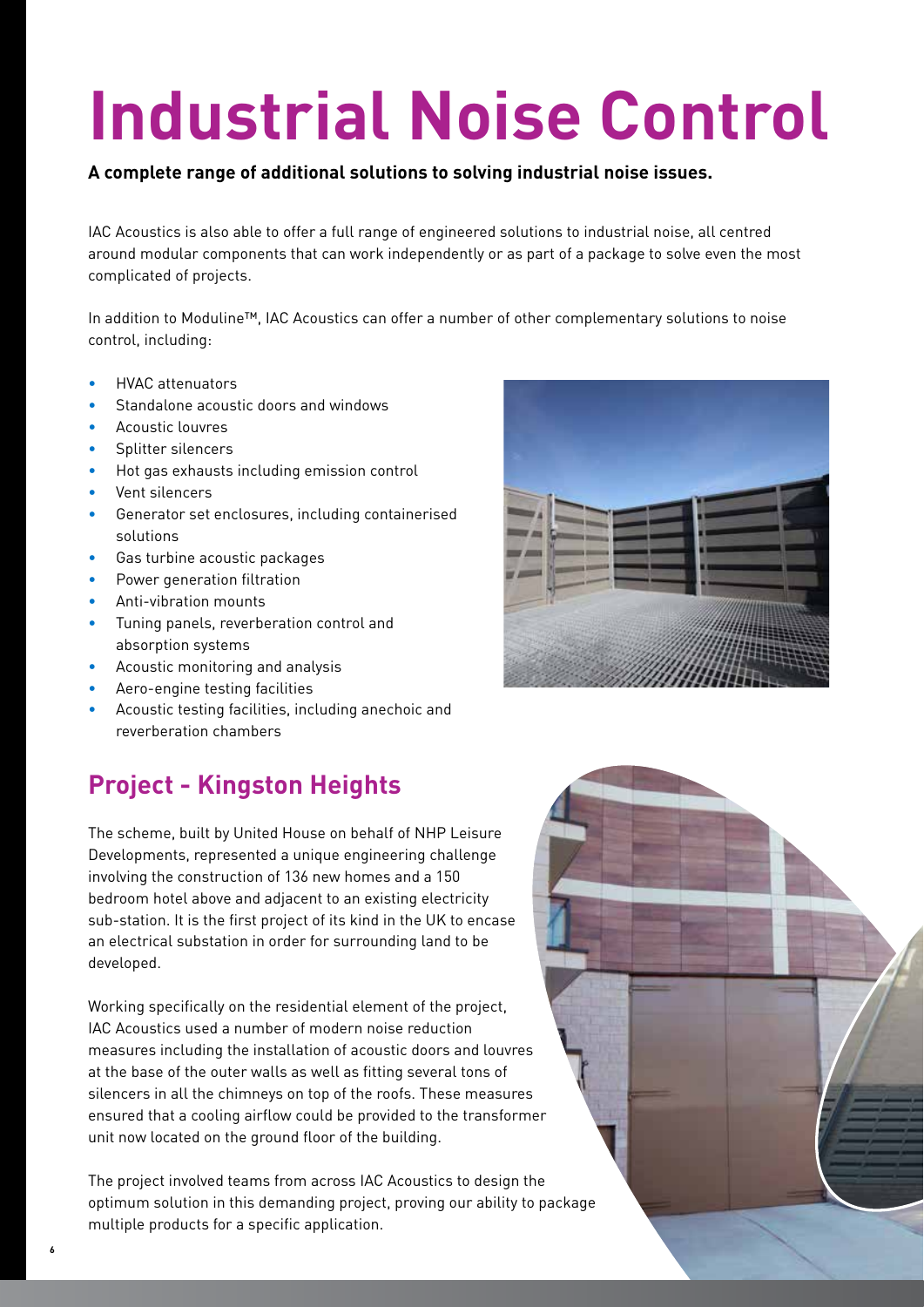### **Acoustic Performance**

Acoustic performance for most applications is paramount.

IAC Acoustics offer a full service to help determine the optimum solution for each project in terms of correct product selection, quantities required, location and configuration.

Through over 60 years of experience, IAC Acoustics has created a complete range of products to solve even the most demanding noise problems. Through continued development, both in our laboratories and in the field, we're constantly evolving to make the world a quieter place.